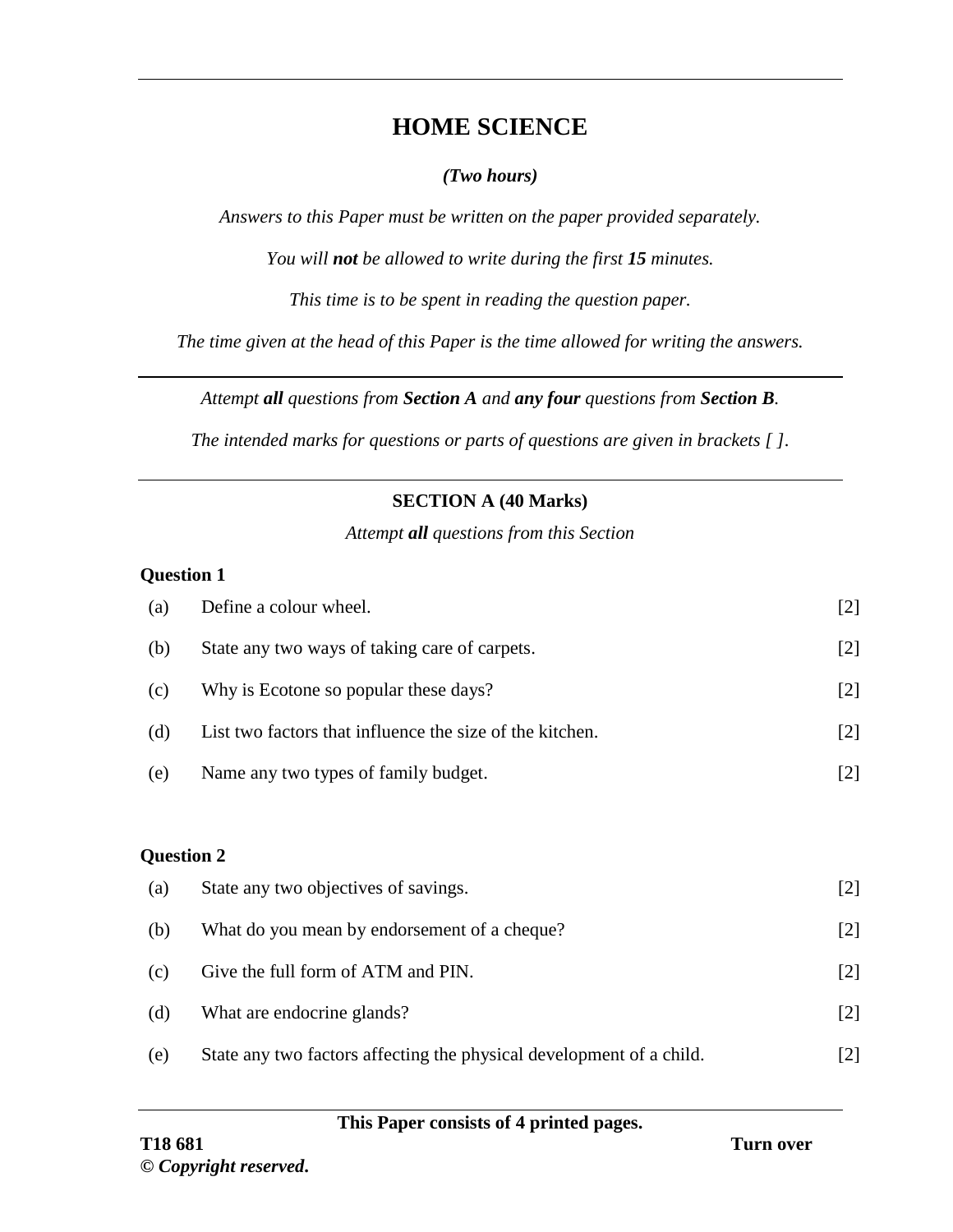# **Question 3**

| (a)               | What do you mean by a food group?                                                             | $[2]$ |
|-------------------|-----------------------------------------------------------------------------------------------|-------|
| (b)               | Name any two adolescent eating disorders.                                                     | $[2]$ |
| (c)               | List any two factors as to why breakfast is considered the most important meal<br>of the day. | $[2]$ |
| (d)               | Why should ripe bananas not be stored in the refrigerator?                                    | $[2]$ |
| (e)               | State any two factors causing food spoilage.                                                  | $[2]$ |
| <b>Question 4</b> |                                                                                               |       |
| (a)               | Suggest any two points to be considered while storing clothes.                                | $[2]$ |
| (b)               | Name the method of washing rayon fabrics.                                                     | $[2]$ |
| (c)               | What is a standardization mark?                                                               | $[2]$ |
| (d)               | List any two conditions when food is considered to be adulterated.                            | $[2]$ |
| (e)               | Define the term consumer.                                                                     | $[2]$ |

#### **SECTION B (60 Marks)**

*Attempt any four questions from this Section*

#### **Question 5**

Home furnishing requires aesthetic taste and knowledge. In this context, explain the following:

| (a) | Three dimensions of colour.                                      | [5] |
|-----|------------------------------------------------------------------|-----|
| (b) | Factors affecting the selection of curtains and draperies.       | [5] |
| (c) | Important features and characteristics of flooring in a kitchen. | [5] |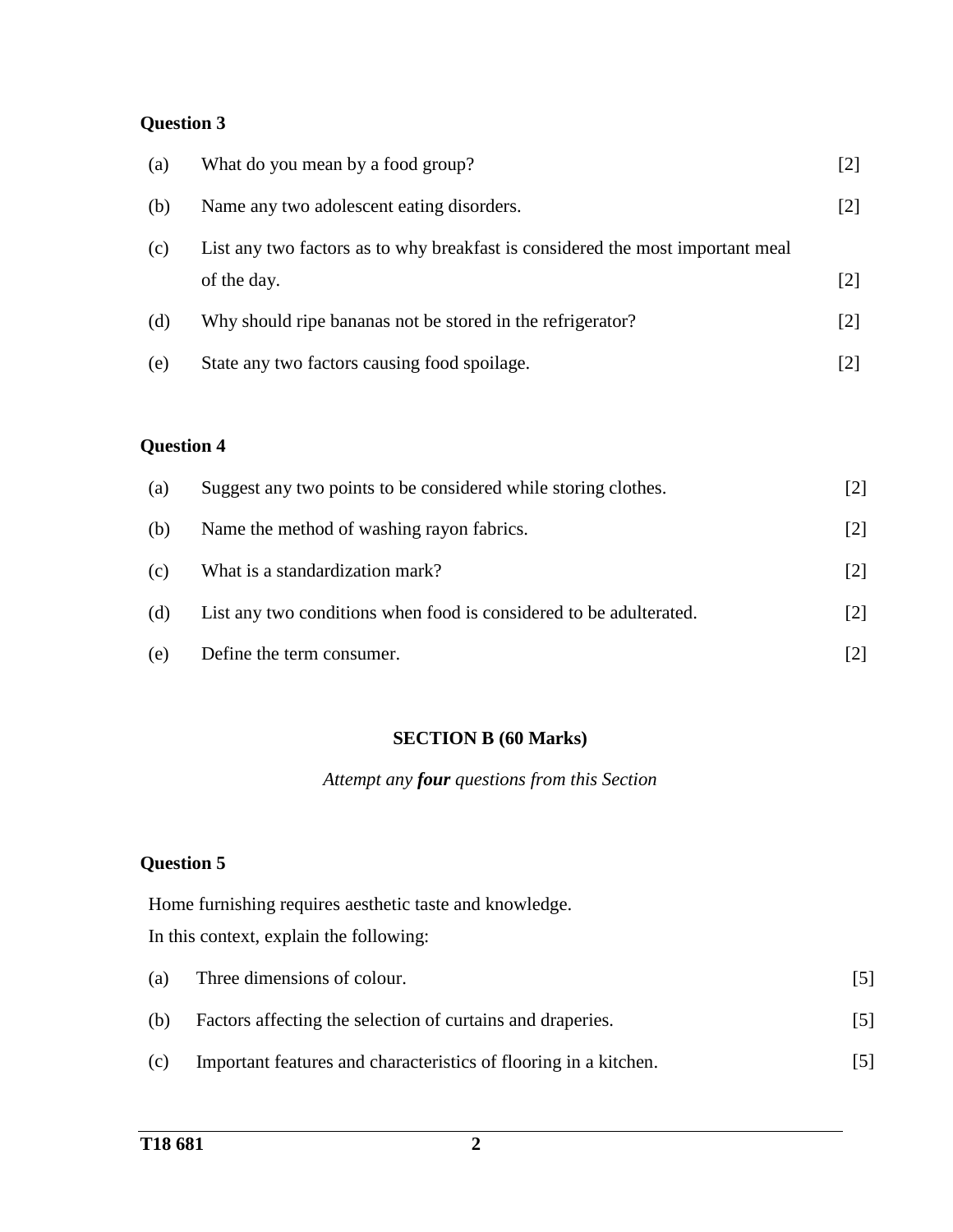### **Question 6**

Budgeting is an art of planning income so that some money is left aside for saving.

In this context, explain:

| (a) | Five advantages of making a budget.                                          | [5]   |
|-----|------------------------------------------------------------------------------|-------|
| (b) | The utility of a passbook and paying-in-slip book in the operation of a bank | $[5]$ |
|     | account.                                                                     |       |
| (c) | How does a recurring account help common people to save money?               | [5]   |

## **Question 7**

Adolescence is a crucial stage in every individual life.

In this context explain:

| (a) | Measures to be adopted to prevent body odour.                                 | 15 I |
|-----|-------------------------------------------------------------------------------|------|
| (b) | Importance of exercise in an adolescent's life.                               | [5]  |
| (c) | The role of parents in helping an adolescent to deal with emotional problems. | [5]  |

### **Question 8**

Laundering is a combination of cleaning and finishing.

In this context explain

| (a) | How do you wash a school woolen cardigan?                 | $\lceil 5 \rceil$ |
|-----|-----------------------------------------------------------|-------------------|
| (b) | The importance of starches and blueing agents in laundry. | $[5]$             |
| (c) | Detergents are better than soaps in laundry work.         |                   |